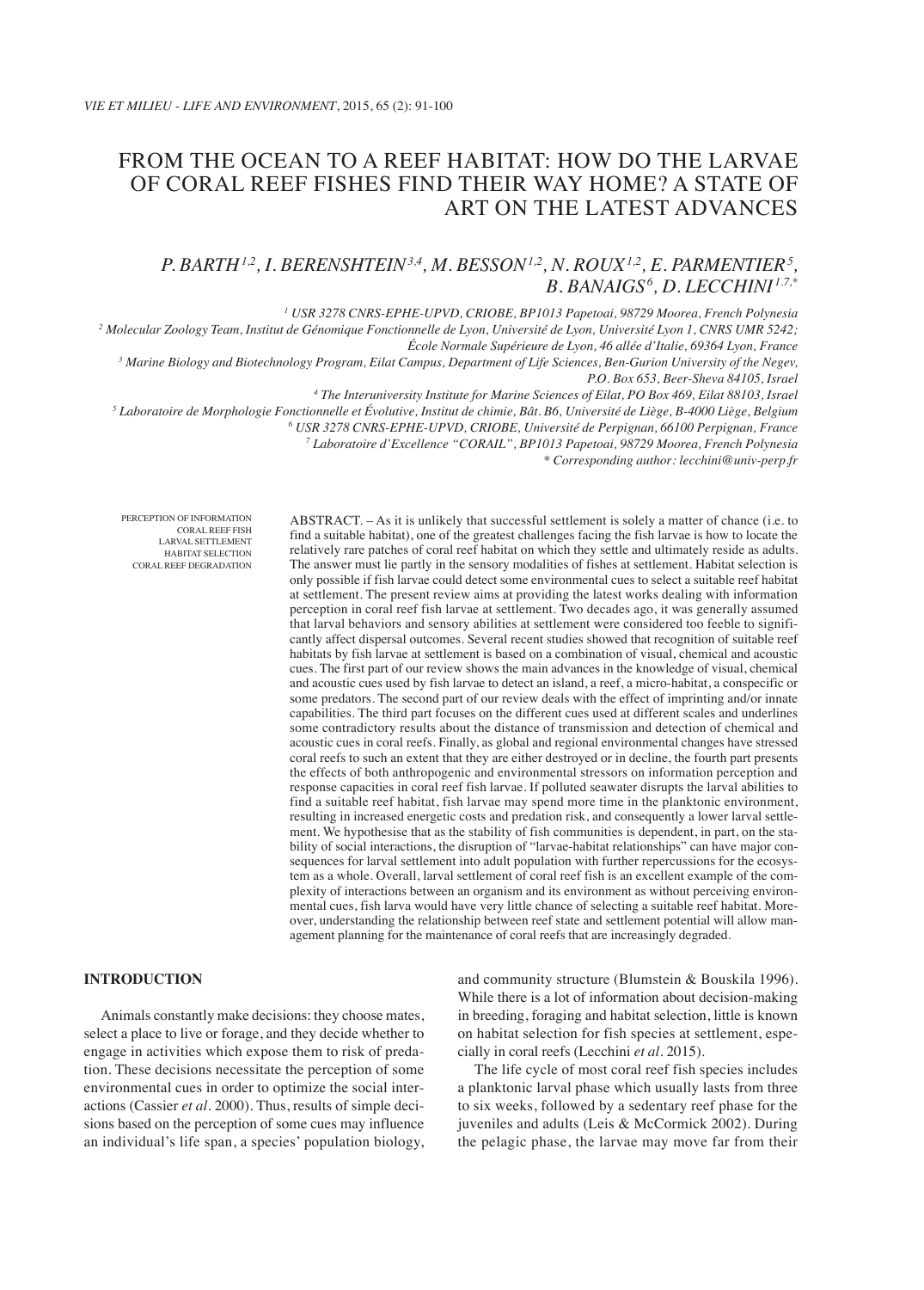native reef due to currents and/or their swimming abilities. Then larvae return to the reef (natal or not) to continue their development into juveniles, then to adults. At the end of its pelagic phase, a species-specific change in morphology and physiology, called metamorphosis, occurs during which fish lose many of the characteristics that enhance survival in the pelagic environment and develop other features suited to their new reef environment (transformation from larval to juvenile stage – McCormick *et al.* 2002). Moreover, a fish larva must choose a suitable reef habitat to settle, habitat that will facilitate post-settlement survival and growth (Doherty 2002). As fish larvae are subjected to strong selective pressures to choose the suitable reef habitat, many fish species show specific preference of habitat at settlement based on the presence/ absence of specific substrates, conspecifics, predators and competitors for food and space (Doherty 2002). After several weeks or months in the settlement habitat, juveniles move into the adult population and become sexually mature (Lecchini & Galzin 2003).

As it is unlikely that successful settlement is solely a matter of chance (i.e. to find a suitable habitat), one of the greatest challenges faced by the fish larvae is how to locate the relatively rare patches of coral reef habitat on which they will settle and ultimately reside as adults (Myrberg & Fuiman 2002). The answer must lie partly in the sensory modalities of fishes at settlement. Habitat selection is only possible if fish larvae could detect some environmental cues to select the suitable habitat at settlement. Since 2000s, studies have highlighted the role of larval sensory and swimming mechanisms in habitat selection, including the detection of visual, chemical and sound cues from conspecifics, habitats, or predators (see next paragraphs). Thus, the perception of information by coral reef fish larvae resulting in successful settlement is a key process in population biology, shaping the characteristic texture of populations, communities and ecosystems in space and time.

The present review aims at providing the results of recent works dealing with information perception in coral reef fish larvae at settlement without going back to the historical background that is provided by the five excellent previous reviews (Kingsford *et al.* 2002, Myrberg & Fuiman 2002, Montgomery *et al*. 2006, Arvedlund & Kavanagh 2009, Leis *et al.* 2011). We tried to answer some of the questions raised by these syntheses using the latest works in the topic. In the first part, we present the main advances in the knowledge of visual, chemical and acoustic cues used by coral reef fish larvae at settlement. The second part deals with the effect of imprinting and/or innate capabilities. The third part focuses on the different cues used at different scales. Lastly, the fourth part presents the effects of both anthropogenic and environmental changes on information perception and response capacities in coral reef fish larvae.

## *The sensory cues used by coral reef fish larvae at settlement… Fifteen years after*

At the end of their pelagic phase, fish larvae undergo metamorphosis and choose settling habitats, based mainly on the presence or absence of conspecifics, as well as other species (Doherty 2002). Until two decades ago, it was generally assumed that larval behaviors and sensory abilities at settlement were considered too feeble to significantly affect dispersal outcomes (Williams *et al.* 1984). In fact, only three main studies have explored the sensory abilities of coral reef fish larvae at settlement before 2000s (Sweatman 1988, Booth 1992, Elliott *et al.* 1995). Since then, much evidence have demonstrated the developed behavioral and sensory abilities of larvae, rejecting the traditional paradigm that fish larvae could be regarded as passive plankton (Leis 2015). Today, we know that visual, olfactory and auditory senses are used by fish larvae to settle on their first reef habitat.

#### *New insights on chemical cues*

Coppock *et al.* (2013) used choice plumes to show that the presence of conspecifics and the coral species attract settlement-stage larvae of *Dascyllus melanurus*, *Chrysiptera paraseuna, Chaetodon octofasciatus*. Several recent studies have thus demonstrated that chemical cues are used by fish larvae to find a suitable reef habitat (*e.g.*, Atema *et al*. 2002, Lecchini e*t al*. 2005a, b, 2013, Dixson *et al.* 2011, 2014a), to find conspecifics (*e.g.*, Lecchini *et al*. 2005a, b, 2007b), or to avoid predators (*e.g.*, Dixson *et al*. 2012). However, few studies have explored the relative importance of the different types of chemical cues (predator, conspecifics, vs. habitat). For example, Lecchini & Nakamura (2013) explored the effect of chemical cues at different spatial scales (reef patch vs. microhabitat or conspecifics) at Ishigaki Island (Japan). They showed with choice flume experiments that three of the eight fish species detected olfactory cues at large spatial scales (Exp. 1: reef patch), whereas six of the eight species detected olfactory cues at small spatial scales (Exp. 2: conspecifics). Moreover, when fish larvae had the choice between chemical cues of reef patch, coral habitat and conspecifics, they preferred the conspecific cues above other types of information for habitat selection. A multitude of other animals also use conspecific information more often than habitat information to find a suitable habitat (Stamps & Krishnan 2005). Conspecific attraction generally occurs when animals use social cues as positive proximate stimuli during decision-making, including foraging, movement, and settlement decisions (Danchin *et al.* 2004). Social aggregation of fish larvae with older conspecifics may be the result of individuals using conspecific "guides" to potentially find beneficial resources (availability of resources and low mortality; Ben-Tzvi *et al.* 2009). However, the importance of chemical cues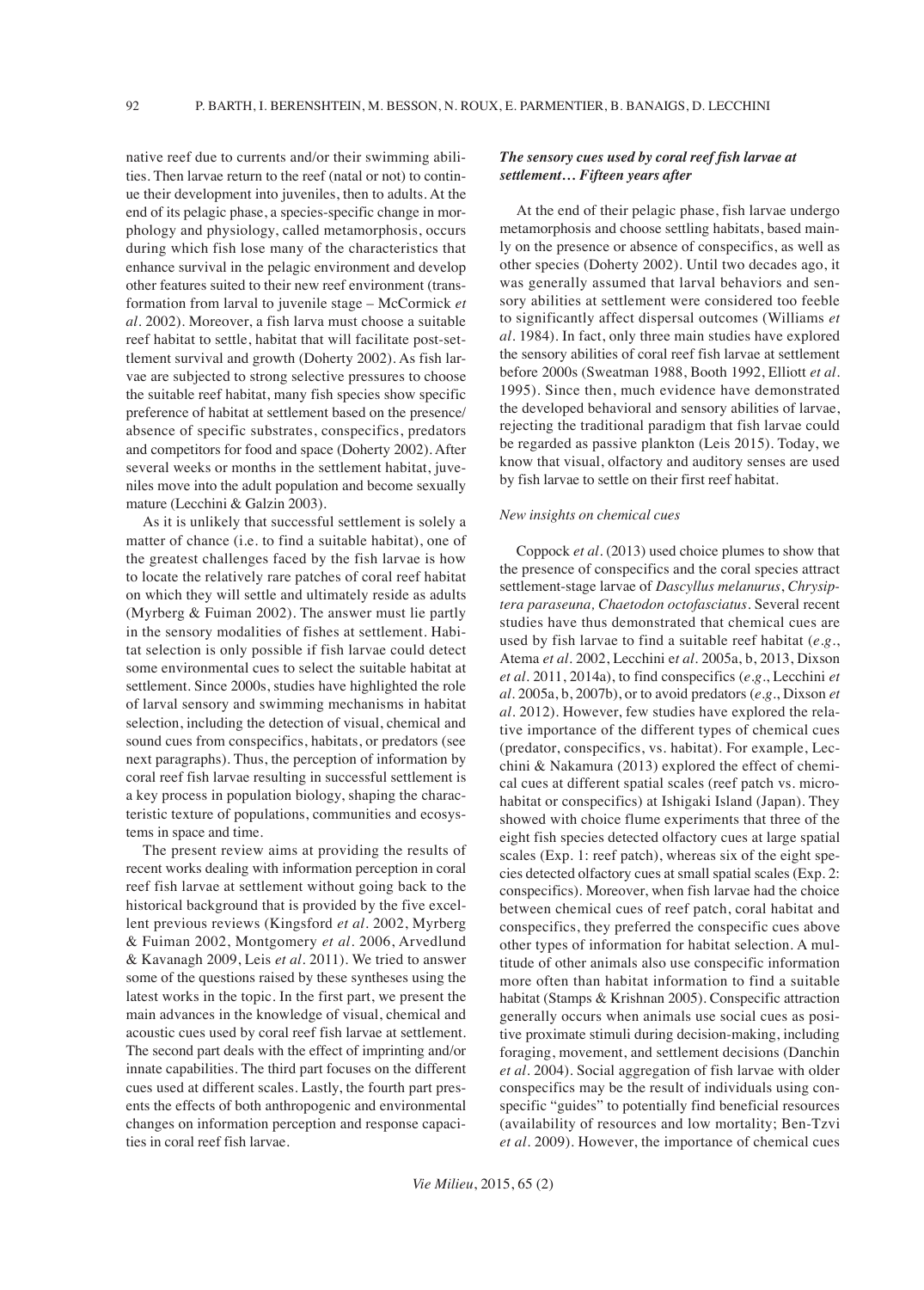of conspecifics vs. predators has not been explored. Yet, some recent studies have tackled the question of chemical cues from the perspective of risk assessment. Vail & McCormick (2011) showed that *Pomacentrus nagasienkis* and *P. amboinensis* larvae (damselfishes) settled 24- 43 % less to reefs with predator scent.

The relative effectiveness of chemical cues originated from the reef is dependent on the spatial scale, and the hydrological conditions at which fish larvae could detect each cue. No study has directly addressed this point. However, some studies have estimated the distance of detection of fish larvae. Paris *et al*. (2013a), using *in situ* techniques, showed that some pomacentrids and apogonids larvae changed speed and direction when placed in an odour plume, even at a distance of several kilometres from the reefs. Atema *et al.* (2002) estimated that the transmission distance of odour plume from a coral lagoon in the ocean could range between 1.6 to 3 km, using temperature measurements and visual observations of turbidity. Lecchini *et al.* (2014a) explored the distance of transmission of chemical cues emitted by live vs. dead coral reefs (High Pressure Liquid Chromatography analyses of water sampling stations at 0, 1 and 2 km away from the reef) at Ishigaki Island, Japan. The results highlighted that a live coral reef produced different and distinct molecules from a dead coral reef, and some of these molecules could be transported to a distance of at least 2 km from the reef with a 14-17-fold reduction in concentration. However, *Chromis viridis* larvae detected the chemical cues only at a distance of 1 km away from the live coral reef.

Overall, several recent studies have demonstrated that chemical cues are mainly used by fish larvae to find a suitable reef habitat and/or conspecifics, or to avoid predators. Three fruitful research avenues should be conducted in the future on the chemical cues at settlement: (1) Test the interaction, the hierarchy, and the relative importance of habitat, conspecifics and predator cues to understand the decision making dynamics when choosing a habitat for settlement. (2) Identify the distance of detection of chemical cues in different environments; and (3) Test the importance of chemical cues integrated with visual and acoustic cues. (4) Chemical cue orientation is normally assumed to involve swimming along chemical concentration gradients; however mixing processes in the ocean may break a chemical plume into smaller disconnected patches. Larvae which use chemical cues for orientation need to behaviorally overcome this problem using special ranging strategies (Vergassola *et al*. 2007). It will be interesting to examine how coral reef fish larvae behaviorally cope with this problem.

#### *New insights on acoustic cues*

Acoustic cues are crucial in most marine organisms for mating, feeding, orientation, territory defence and prey-predator detection (*e.g.,* Tolimieri *et al*. 2004, Mont-

gomery *et al*. 2006, Parmentier *et al*. 2010, Simpson *et al.* 2010). They have the advantage of propagation in all directions, are not stream-dependent as are the chemical cues, are effective independently on the light and turbidity, and propagate far beyond the visual cues. The underwater acoustic environment is characterized by loud and various noises (Cato 1992), including from abiotic (*e.g.,*  surf, wind and waves) and biotic sources (*e.g.,* crustaceans, fishes and mammals). In coral reefs, sound level is known to be greater close to the reef due to a high density of sound sources (*e.g*., breaking waves, snapping shrimps and vocalizing fishes), and reef noise has been shown to vary during day periods, moon phases and seasons (Cato 1992, Montgomery *et al.* 2006, Radford *et al.* 2008). Several studies have thus highlighted that the reef sound attracted fish larvae at settlement (*e.g*., Tolimieri *et al*. 2004, Simpson *et al*. 2005, Montgomery *et al*. 2006, Radford *et al*. 2007, Holles *et al*. 2013, Parmentier *et al.* 2015a).

In this review we will focus on a few recent studies which examine in detail the response of coral reef fish larvae to sound. Parmentier *et al*. (2015a) explored the attraction of fish larvae to underwater sounds from different reef habitats (barrier reef, fringing reef and mangrove) using the choice chamber experiment at Moorea Island (French Polynesia). Sixteen of the twenty species tested have significantly changed their behavior under at least one of the habitat playback conditions, and a various range of responses was observed: fishes were a) attracted by a single sound but repelled by none (*e.g., Ostorhinchus angustatus*), b) repelled by one or more sounds but attracted by none (*e.g., Pristiapogon fraenatus*), c) attracted by all sounds (*e.g., Ctenochaetus striatus*), d) attracted and repelled by several sounds (*e.g., Dascyllus aruanus*), and e) not influenced by any sound (*e.g.*, *Acanthurus triostegus*). These results confirmed the previous studies that fish larvae are attracted by acoustic cues of coral habitats at settlement. The use of sound to locate habitat has also been recently shown at Lizard Island, Australia, where Pomacentridae larvae were significantly more attracted to patch reefs with lagoon or fringing reef sounds than to patch reefs with no playback sound (Radford *et al.* 2011b). However, the originality of Parmentier study is the highlighting of two settlement strategies: a direct selection of habitats using sound (45 % of the species), or a selection by default with the avoidance of certain sound habitats (35 %). Avoidance of reef noise by pelagic crustacean larvae was previously described by Simpson *et al*. (2011). Thus, sound will not only give information on the attractiveness of a habitat, but also on habitat quality (Kennedy *et al.* 2010) and appropriateness as a site for settlement. Avoidance of inappropriate habitat sounds should thus be included in the future studies. Indeed, acoustic, but also visual and chemical cues of habitat and conspecifics could have an attractive effect, but in some cases, they could repulse fish larvae at settlement. Unfortunately, not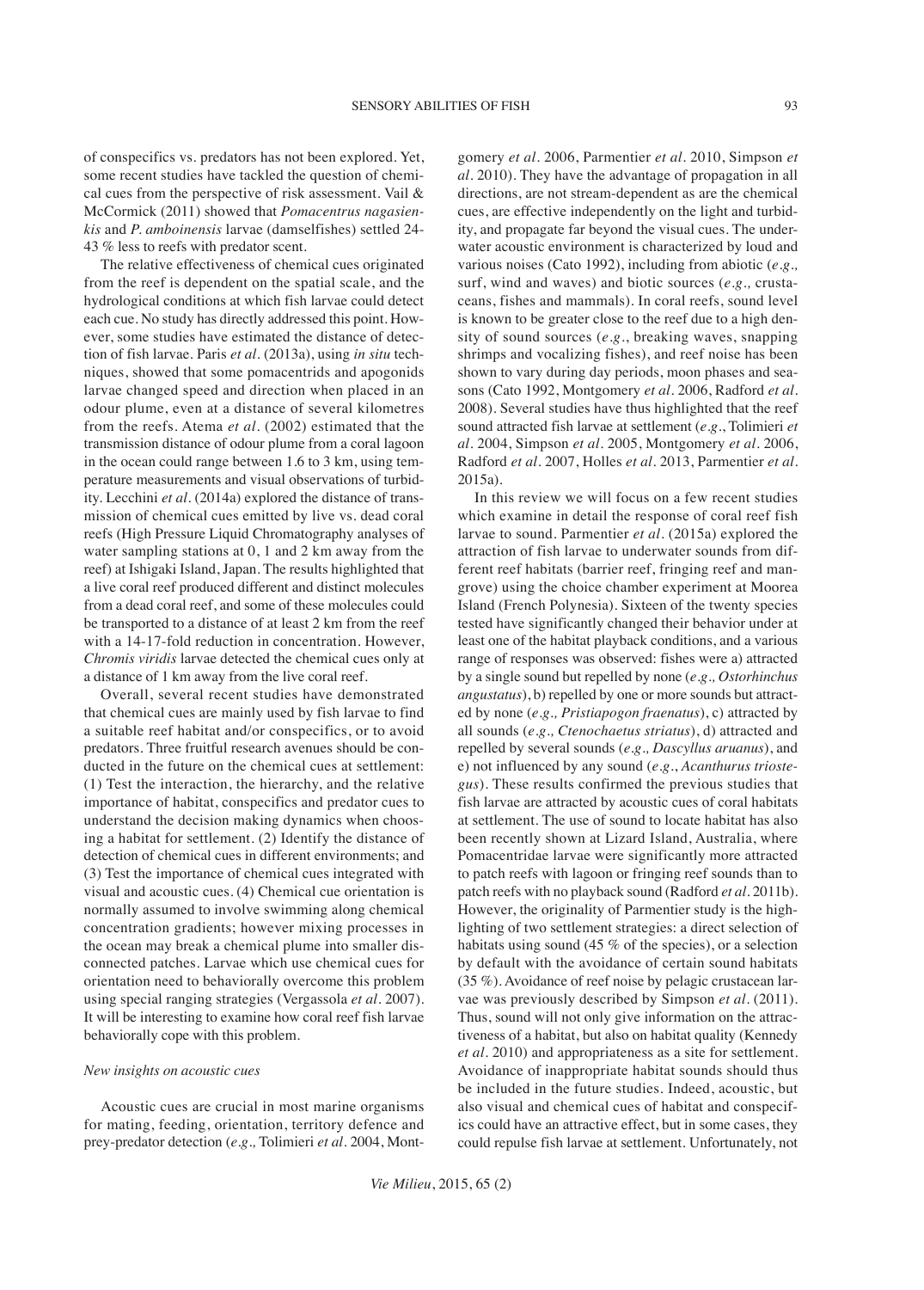enough studies take into consideration this possible repulsive effect (Simpson et al. 2011, Vail & McCormick 2011, Parmentier *et al*. 2015a).

As for chemical cues, the spatial scale over which the signal exceeds background noise and the nature of propagation of sound away from reefs into deeper water remain unknown. The few studies estimating the distances that marine larvae could potentially detect coastal reef noise provide estimates ranging from 500 m to  $\sim$ 100 km (*e.g.*, Mann *et al.* 2007, Wright *et al.* 2010, Radford *et al.* 2011a). Based on fish hearing abilities and ambient sound level, Mann *et al.* (2007) has estimated the maximum detection distance of reef by fish larvae to less than 1 km. Radford *et al.* (2011a), basing the estimation on sound pressure level recorded in the field, estimated this distance could be several kilometers due to a "reef effect" which would increase the propagation distance of reef noise. A recent study conducted by Parmentier *et al.* (2015b) based on field measurement in the ocean around Moorea Island and at various day periods, estimates the distance at which the reef sound gradient overlapped with ocean sound. For all frequencies between 0 and 5000 Hz, which correspond to auditory capacities of most coral reef fishes, field data fit the cylindrical model of sound attenuation up to a distance between 750 m and 1000 m. At longer distances, the sound level recorded along the transect is higher than expected by the model for frequencies below 2000 Hz. Therefore, the reef sound gradient would only be detectable by the fish larvae at distances below one kilometer.

Overall, future studies should continue to explore the propagation distance of sound and hearing capacities of fish larvae at settlement, as discussed in recent papers (*e.g.*, Simpson *et al.* 2011, Parmentier *et al*. 2015a, b). Nevertheless, one fruitful research avenue is to explore "soundscapes and living communities in coral reefs" (Staaterman *et al.* 2012a, Nedelec *et al.* 2015). Soundscape analysis in air has proved very useful for determining how habitat structure may predict soundscapes (Pekin *et al.* 2012) and for assessing species present in habitats where other survey methods may be logistically difficult (Pijanowski *et al*. 2011). Soundscapes are now considered an important part of landscape ecology (Pijanowski *et al.* 2011). Yet, although underwater soundscapes have likely driven the evolution of hearing (Fay 2009), our knowledge of underwater soundscapes is still in its infancy (Staaterman *et al.* 2012b).

#### *New insights on visual cues*

Among the sensory cues used by coral reef fish larvae, visual cues are the most discussed and their importance is the least understood (Lecchini *et al*. 2014b). Some works have shown that coral reef fish have a highly developed sensory system during the larval stage (*e.g.,* Kotrschal *et al.* 1990, Fisher *et al*. 2000, Lara 2001). The visual abilities of fish larvae increase during their pelagic life and reach a maximum around metamorphosis (Lara 2001). Fish larvae therefore have the sensory abilities to perceive visual information emitted by conspecifics, heterospecifics and predators. However, only seven studies have explored the importance of visual cues during habitat selection of coral reef fish larvae (Booth 1992, Leis & Carson-Ewart 1999, Lecchini *et al.* 2005a,b, Igulu *et al.* 2011, Huijberg *et al.* 2012, Lecchini *et al.* 2014b).

Igulu *et al*. (2011) showed that fish larvae of *Lutjanus fulviflamma* preferred seagrass and coral above mangrove roots. Fish larvae were more attracted towards visual cues of a combination of conspecifics or heterospecifics and seagrass microhabitats than to seagrass microhabitats alone, but showed a significantly stronger preference for visual cues of conspecifics than of heterospecifics when placed in preferred seagrass or non-preferred mangrove microhabitats. However, vision of fish larvae could be significant over only short ranges in coral reefs (up to 5-10 m) even if water transparency is high (Myrberg & Fuiman 2002). Moreover, coral reef fish larvae usually settle during the night which questions the actual use of visual cues by fish larvae at settlement. Only one study explored the importance of visual cues at night. Lecchini *et al.* (2014b) showed that *Acanthurus triostegus* larvae was attracted to the visual cues of conspecifics and not that of heterospecifics during the day and during bright nights; but did not show such behavior during dark nights. This study highlights the trade-off between "bright night" settlement which favors the visual recognition of conspecifics and predators, and "dark night settlement" which reduces the risk of predation.

Overall, more research is needed in the field of spectral capabilities and differential sensitivities to light intensity of fish species (*e.g.,* Kotrschal *et al*. 1990, Fisher *et al*. 2000, Lara 2001) in order to better understand the temporal patterns of settlement between bright and dark nights. Some species with high spectral and/or light intensity sensitivity could settle during dark night, while others could settle during bright nights and then would be subjected to a stronger predation. Additionally, more work is needed to understand which specific visual factor (shape, color, etc.) is used by larvae to recognize conspecifics, habitats and predators; and how far could fish larvae see under different light intensities.

#### *New insights on the other cues*

Some recent studies showed the use of another cue for the fish larvae at settlement: the sun (*e.g.,* Leis & Carson-Ewart 2003, Leis *et al*. 2014). Mouritsen *et al*. (2013) showed that *Ostorhinchus doederleini* larvae oriented using the sun and strikingly, microsatellite markers indicated that fish larvae came from either their natal reef or from a reef 12 km away from it. Similarly, Berenshtein *et al*. (2014) showed that *Premnas biaculeatus* larvae could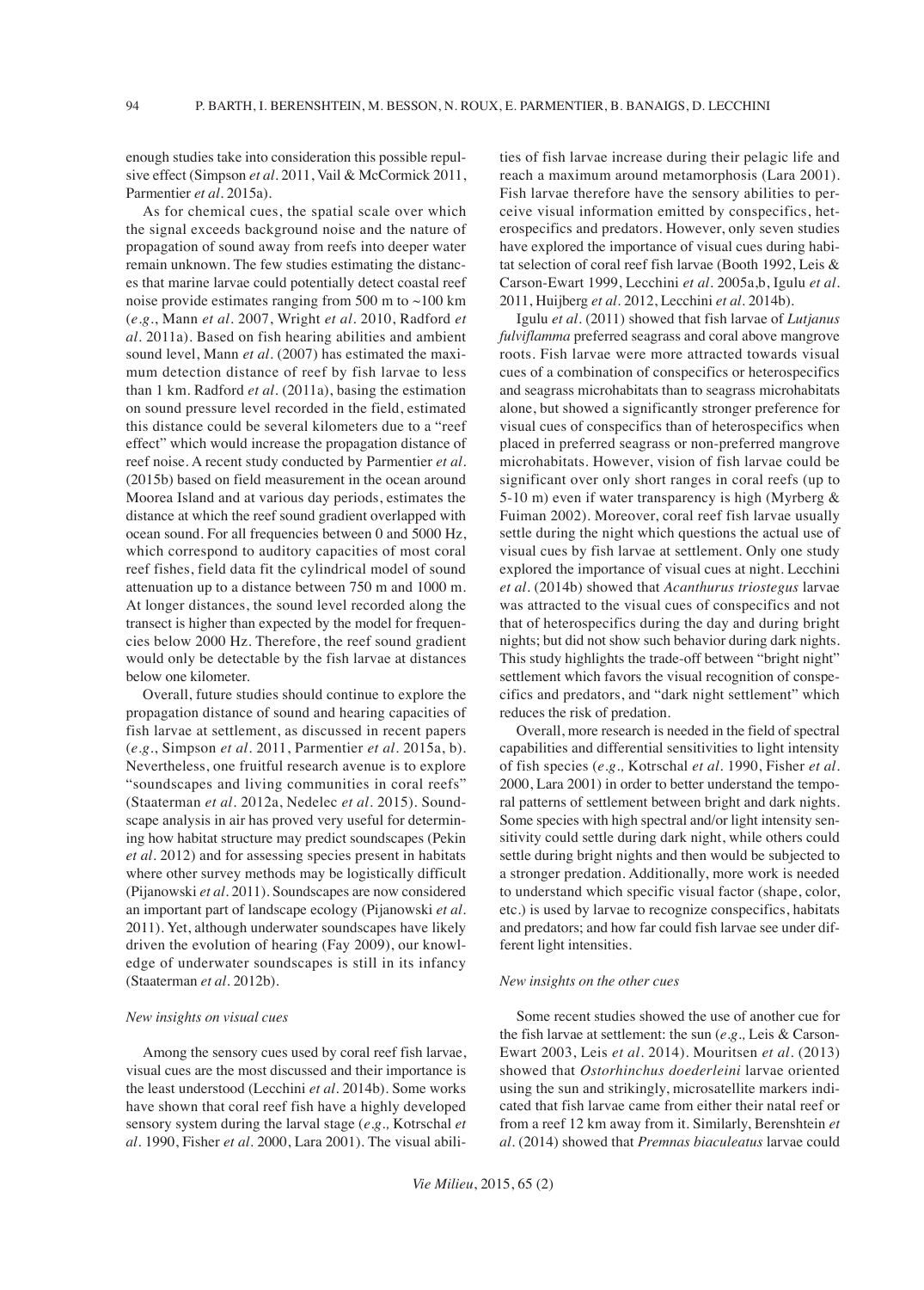orient depending on the sun and polarized light. During sunny conditions larvae oriented in a more directional manner compared with cloudy conditions. However, settlement has been shown to occur mainly during the night, so light might be used at a certain scale but be less useful or even unused during the night. Information about the use of other potential cues for habitat selection such as: rheotactic, magnetic, wave motion and thermal cues is still unknown, except Paris *et al*. (2013b) showing that larval behavior differed in a water mass of different temperature.

#### *Imprinting and/or innate capabilities at settlement?*

Many studies conducted on fish settlement and their perception of information used naive larvae captured either with light traps or crest nets (*e.g.*, Lecchini *et al.* 2005a, b, 2013, Lecchini & Nakamura 2013). Some studies used also fish larvae reared in aquaria, especially for Amphiprion species (*e.g.*, Dixson *et al.* 2010, 2012). For example, using the crest net, fish larvae were captured just before they entered the lagoon to settle (Lecchini *et al*. 2004, 2006). Obviously, these fish larvae had no prior experience of settlement (*i.e.*, naive larvae). Therefore, how could these naive individuals distinguish between conspecifics (vs. heterospecifics) or predators (vs. nonpredatory fish)?

Arvedlund & Nielsen (1996) were the first to highlight the imprinting process in coral reef fish. *Amphiprion ocellaris* eggs were maintained with either the host anemone *Heteractis magnifica* or without anemone. They showed that larvae from treated eggs settled in less than five minutes to the anemone whereas larvae from non-treated eggs remained indifferent to the anemone during 48 hours of experiment. Similarly, Arvedlund (1999) showed that the attraction of *Amphiprion melanopus* larvae was innate recognition for the natural host anemone (*Entacmaea quadricolor)* and it was an imprinting process for the *Heteractis malu* (host of another Amphiprion species). Dixson *et al*. (2012) showed that *A. percula* larvae innately recognize predatory fish based on chemical cues. Lastly, Dixson *et al.* (2014b) showed that Amphiprion larvae imprinted themselves to their host and their environment. *Amphiprion percula* larvae recognized innately their anemone host, but this recognition was stronger when larvae were in contact with the anemone during their development.

Overall, these studies conducted only on clownfish suggest that both processes, imprinted and innate capabilities, could be used at settlement to detect the presence of anemones or predators. Apogonids are mouth brooders (Job & Bellwood 2000) with the male carrying the fertilized eggs and in some apogonid species also the hatched embryos. This close contact during embryogenesis may enable such species to imprint to conspecific cues. However, imprinting can happen only in oviparous

species which lay demersal eggs (40 % of coral reef fish species). For the other species called egg-laying fish or pelagic spawners, the spermatozoids and oocytes are carried away from parental environment by currents. In that case, how can we explain the chemical preference for conspecifics of pelagic spawners without an imprinting process? This is a fruitful research avenue for future studies: do oviparous species with demersal eggs recognize their settlement habitat better than pelagic spawning species? For the latter, it seems that these capacities must be innate (Leis *et al.* 2011). However, a third process could explain these capacities: "pelagic learning". During the oceanic phase, fish larvae could learn to recognize their conspecifics and to avoid some predators. Indeed, fish larvae swim in the plankton along with many other taxa; but conspecific fish larvae which share similar characteristics and preferences may very well group and form cohorts inside the multi-taxa plankton. Thus, within their group, conspecifics could lead to recognize themselves and some predators via vision, odor and sound. Additionally, mixing conditions could form prevailing patches of eggs or young larvae which "stick together", resulting in conspecifics-imprinting during the first post-spawning days. Overall, innate behaviors, imprinting process and/ or pelagic life experience of fish larvae are still in debate and necessitate more studies.

## *Orienting in a multiple cues system: sequential and hierarchical use at different spatial scales*

Most marine animals dwell in a dynamic environment providing variable chemical, physical and biological factors which could potentially be used as behavioral cues. For example, magnetic fields are used by adult salmon and tuna to perform a homing in combination with a chemical imprinting (Dittman & Quinn 1996). Thus, the animals, in order to move, migrate or find a suitable habitat may take into account a combination of several cues. For coral reef fish larvae at settlement, research has been done mainly on of each sensory cue alone (Leis *et al.* 2011). Yet, fish larvae undergo their settlement in a multifactorial environment, and therefore a few cues are present at any given time (Lecchini *et al*. 2014b).

#### *Orienting in a multifactorial system*

One of the first studies using a multiple-cue approach was Lecchini *et al*. (2005b) in Moorea Island. In field experiments, they showed that *Chromis viridis* larvae detected reefs containing conspecifics using visual and/ or acoustic cues at distances < 75 cm; detection distances increased to < 375 cm when olfactory information was available (particularly for reefs located up-current). Similarly, Huijbers *et al*. (2012) showed that *Haemulon flavolineatum* larvae only responded to sound from coral reefs and to chemical cues from mangroves/seagrass beds,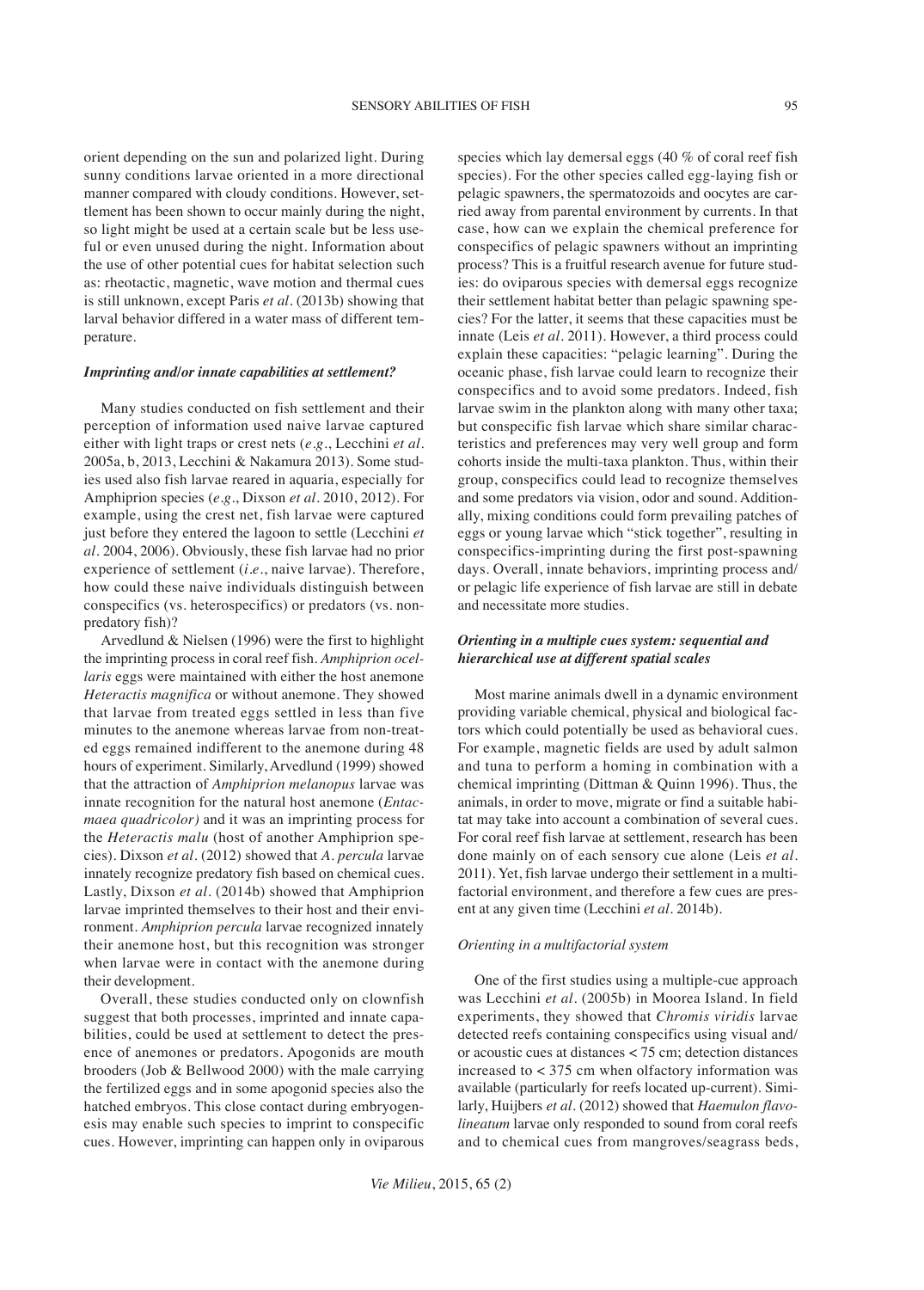while visual cues of conspecifics were prioritized over olfactory cues from mangrove/seagrass water. Igulu *et al.* (2013) showed that fish *Lutjanus fulviflamma* preferred chemical cues from seagrass leaves over those from conspecifics when both were offered at the same time. Visual habitat cues were prioritized over chemical cues only when it concerned preferred cues (i.e. seagrass as opposed to mangrove cues). Overall, these studies (*e.g.*, Lecchini *et al.* 2005b, Huijbers *et al.* 2012, Igulu *et al*. 2013) underline that fish at settlement possess the capacity of using multiple reliable chemical cues to locate suitable habitats, although the ranking of these cues is context-dependent. This flexibility in choice behavior would probably be an adaptive strategy to enhance fitness by increasing successful habitat selection at settlement. Future studies conducted will require simultaneous examination of different cues because, in most cases, several cues are present at settlement.

#### *Different cues for different scales*

In the previous section, we reviewed the use of multiple cues by fish larvae; yet there is a need to understand which cue is used at which stage. Successful settlement requires actions at a range of spatial scales: (1) identifying an island or a continental shelf within the seemingly boundless oceanic matrix, (2) locating an appropriate reef patch within this island or this continental shelf, and (3) choosing a suitable microhabitat within this patch. Some studies have highlighted the visual, chemical, and/or acoustic abilities of fish larvae to recognize an island or a continental shelf (*e.g.,* Gerlach *et al*. 2007, Dixson *et al*. 2008), a suitable reef patch (*e.g.,* Huijbers *et al*. 2008, Lecchini *et al.* 2013), a suitable settlement micro-habitat (*e.g.,* Igulu *et al.* 2011, Devine *et al*. 2012), predators (Dixson *et al*. 2012), or conspecifics (*e.g.,* Lecchini *et al*. 2005a, b, Lecchini & Nakamura 2013). However, it is still needed to determine the effective spatial scale of each of these cues. This depends on the location and the physical and biological factors related to each. For example, in turbid waters, visual cues will operate over a smaller scale than in oligotrophic tropical waters.

Paris *et al*. (2013a) suggested that reefs produce plumes of odor all around them which may provide the first hint of the reef's vicinity for larvae. Once in an odor plume, they could navigate directionally towards a preferential reef patch and micro-habitat. However, Lecchini *et al*. (2014a) showed that fish larvae could detect the chemical cues emitted by a live coral reef only up to 1 km away from the reef. Staaterman *et al*. (2012a) modelled larval dispersal of *Stegastes partitus* taking into account orientation behaviors. A threshold of sound detection at 1-5 km gave the highest settlement results. However, Parmentier et al. (2015b) suggested that the reef sound gradient would only be detectable by fish larvae at distances below one kilometer. Thus, these different studies showed some contradictory results about the distance of transmission and of detection of chemical and acoustic cues. A recent synthesis of Staaterman & Paris (2014) suggested a theoretical framework showing the various cues available to fish larvae as they move throughout space. At 100 km away from the reefs, fish larvae would orient by magnetic cues, polarized light, or sun compass, or simply swim towards a particular cardinal direction maintaining an angle relative to the mean direction of surface capillary waves (although no study has demonstrated it yet). At 10 km from the reefs, fish larvae could detect acoustic pressure of a reef/island. Lastly, close to the reef (at less than 5 km), fish larvae could detect odour plumes and may swim upstream along the gradient towards the odor origin. We add to this model the use of visual cues for habitat-selection once fish larvae entered the reef patch, although this would be computationally challenging as it would require an increase of the model's spatial resolution from a few hundreds of meters to a few meters only.

Overall, despite these recent studies presented above, the sensory and behavioral mechanisms by which larvae disperse are still largely unknown (Montgomery *et al*. 2006, Arvedlund & Kavanagh 2009, Leis *et al*. 2011). The detection distance of fish larvae depends on the intensity and frequency components of the soundscape, the concentration of chemicals in the reef, the magnitude of turbulence, the mean current speed and direction near the reef, as well as detection abilities of the larva (Staaterman & Paris 2014). Future studies should be conducted in the field in order to test simultaneously and separately the different cues and at different spatial scales.

#### *The use of bio-physical models*

Studying the cues used by fish larvae during settlement is highly important by itself. However if we wish to synthesize all this accumulated information and realistically examine the consequences of the larvae behavior, we must use bio-physical models. Individual Based Lagrangian stochastic bio-physical models have been already used for a few decades to simulate larval dispersal. These models usually transport thousands of virtual larvae according to currents data (advection) normally extracted from General Circulation Models, turbulent diffusion, and the behavioral traits (*e.g.,* swimming speeds, diel vertical migration and mortality rates) of the simulated organism (*e.g.,* Paris *et al.* 2013b). Only recently, larvae's orientation capacities were incorporated in such models providing an essential assessment of the ecological consequences of these capacities, namely their effect on dispersal and connectivity (Staterman *et al.* 2012a). Wolanski *et al.* 2014 showed that the degree of self seeding in swimming virtual larvae (fish) is significantly higher  $(> 20 \%)$  than that of passive (coral planulae) virtual larvae  $(< 2\%$ ), and that the dispersal outcome, specifically self-seeding, are highly affected by the larvae response to auditory and olfactory cues.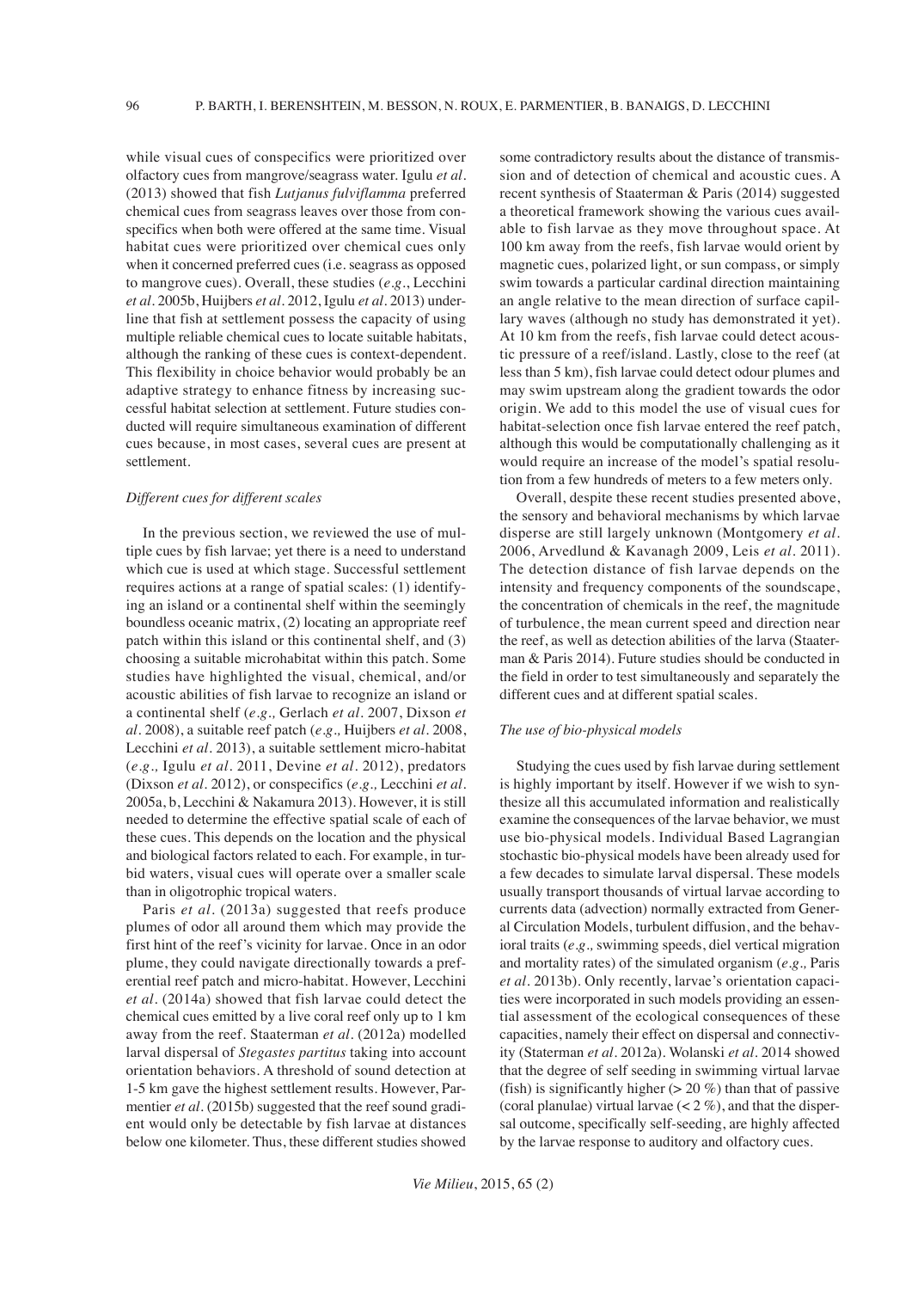### *Perceiving the information in a changing world*

Coral reef ecosystems are among the most biologically diverse and complex marine ecosystems worldwide. Coral reefs harbour 25 % of the biodiversity in the seas while only constituting 0.02 % of the ocean, thus they are critical for conservation biology and recourses management. In the early 90's, questions were raised concerning the resilience of coral reefs to global changes (Grigg & Dollar 1990). Over the past three decades climate change and increasing anthropogenic pressure lead to the destruction of 20 % of the coral reefs, another 25 % are in great immediate threat and another 25% will be threatened by 2050 (Hughes *et al.* 2007, Chin *et al.* 2011). Jones *et al.* (2004) showed that the decline in adult populations of coral reef fish in degraded habitats had more to do with settlement failure than adult mortality. They suggested that the rescue effect of settlement might be completely ineffective in a degraded habitat. Despite the strong impact of natural and human stressors on coral reef biodiversity, the mechanisms that determine how marine larvae respond to different stages of coral stress and the extent of coral loss during larval settlement remain poorly understood (for exception see: Gleason *et al*. 2009, Munday *et al.* 2009, Lecchini *et al.* 2013, Dixson *et al*. 2014b, Siebeck *et al.* 2015).

Lecchini *et al.* (2013) explored how chemical cues emitted from coral vs. algal reefs attract fish larvae at Rangiroa Atoll (French Polynesia). They showed with 2-channel choice chambers that at settlement, seven of the 10 fish species studied preferred water from reefs dominated by coral compared to reefs dominated by algae (*e.g., Aulostomus chinensis, Chromis viridis, Ptereleotris microlepsis, Sargocentron spiniferum*). The authors suggested that fish larvae could respond to: (1) many different types of chemical cues associated with coral or algae directly, (2) chemical cues of conspecifics whose presence changes in response to coral vs*.* algal cover, or (3) the concentration of settlement cues emitted from the environment. In addition to the natural stressors, several anthropogenic stressors could also modify the level of taxis towards suitable habitat or away from predators. For example, Holles *et al*. (2013), using choice chambers, showed that boat noise induced a lower settlement rate in coral reef fish. Thus, if boat noise disrupts the settlement process (Tolimieri *et al*. 2004, Radford *et al*. 2011b, 2014), nearby reefs will suffer from depletion in larval supply, whereas fish larvae may remain in the open ocean after metamorphosis, thus increasing their risk of predation. Another anthropogenic stressor widely studied is the ocean acidification. Munday *et al.* (2009) showed that acidification in the ocean could disrupt the olfactory mechanism by which clownfish larvae discriminate between cues which may be used in locating suitable adult habitat. Dixson *et al.* (2010) showed that when eggs and larvae of *Amphiprion percula* were exposed to seawater with lowered pH (simulating ocean acidification), settlement-stage larvae became strongly attracted to the smell of predators, and the ability to discriminate between predators and non-predators was lost. Similarly, Munday *et al.* (2013) reared *Plectropomus leopardus* at settlement in different CO2 concentrations during four weeks (490, 570, 700 and 900  $\mu$ atm). They showed that *P. leopardus* reared in acidified water were attracted to olfactory cues from potential predators, rather than seeking shelter, whereas fish reared under natural conditions exhibited the predicted sheltering response.

Overall, all the studies above demonstrate negative effects of natural and anthropogenic stressors on the larval sensory abilities. Although fish larvae do not die in presence of algal reef water, acidified water or noisy environment, the indirect consequences are behavioral responses which reduce the larval fitness (Leis *et al.* 2011, Siebeck *et al.* 2015). Thus, if polluted seawater disrupts the settlement process, fish larvae may spend more time in the planktonic environment, resulting in increased energetic costs and predation risk, and consequently a lower larval settlement. As the stability of fish communities is dependent, in part, on the stability of social interactions, the disruption of "larvae-habitat relationships" can have major consequences for larval settlement into adult population with further repercussions for the ecosystem as a whole. Indeed, if the settlement potential of coral reefs declines due to these natural and anthropogenic stressors, the populations of reef organisms (fish, cephalopods, and crustaceans) may also decline due to a reduction in larval supply. Understanding the relationship between reef status and settlement potential will allow management planning for the maintenance of coral reefs that are increasingly degraded.

## **CONCLUSION AND PERSPECTIVES**

We have reviewed some of the latest researches on orientation, early sensory development, and the role of specific environmental cues in the settlement process of coral reef fish. We highlighted that fish larvae use a variety of cues and senses at different distances from the reef, in order to find a suitable reef habitat that will facilitate post-settlement survival and growth. At present, we will use some papers already published to point out particular gaps and to stimulate further research.

*• Using naive fish larvae –* For example, Igulu *et al*. (2013) used recently settled fish to study the importance of sensory cues at settlement. The authors suggested that it is unlikely that fish lose their attraction to preferred chemical cues directly after settlement. Some studies showed that recently settled fish had the same cue preference even if they had been collected from different settlement habitats (Grol *et al.* 2011, Huijbers *et al.* 2012). However, Danilowicz (1996) showed that preferences for coral species may differ depending on whether fish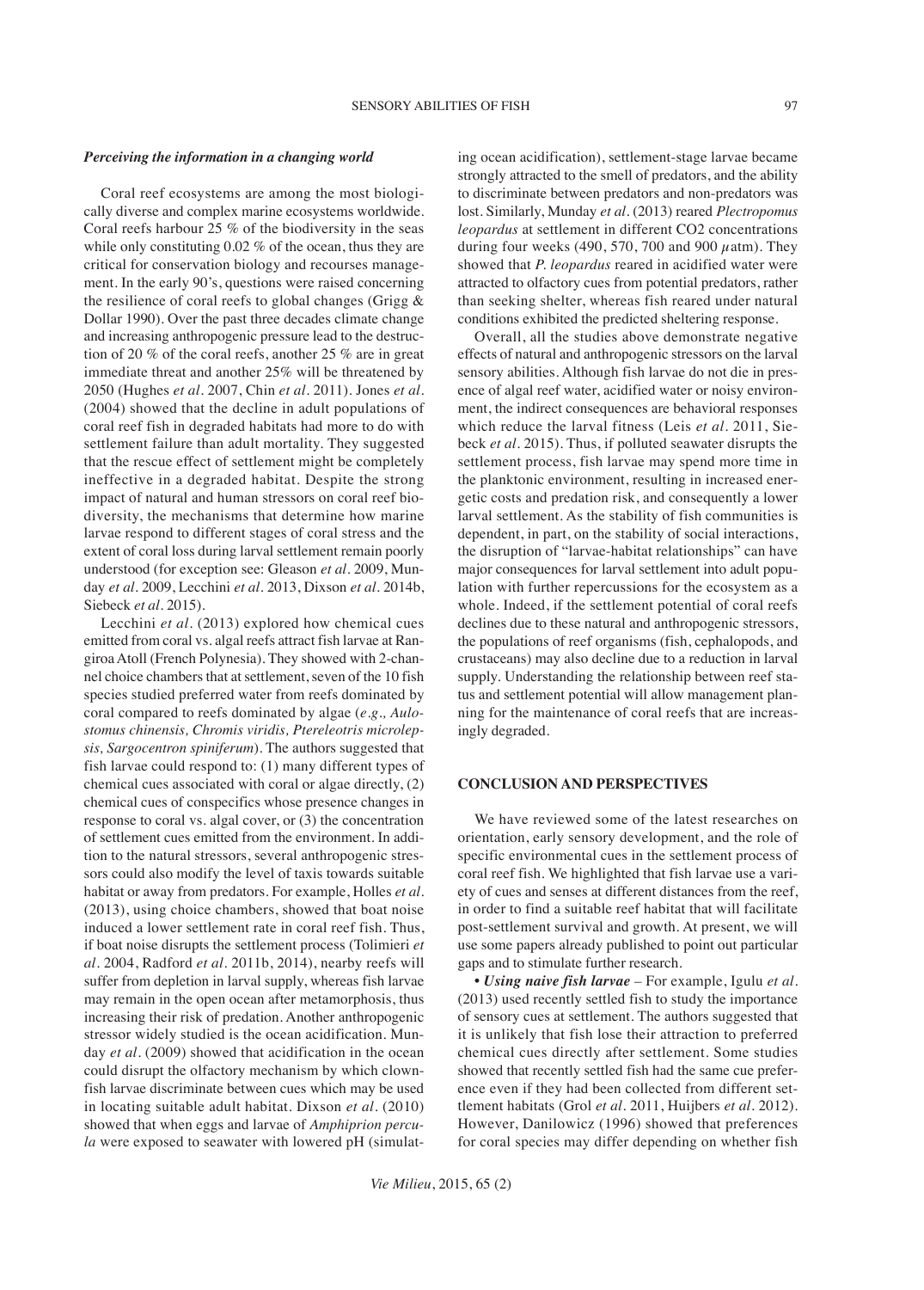are tested at or after settlement. Similarly, Lecchini *et al*. (2005a) showed that four of the five species tested used the same sensory modalities at larval and juvenile stages to detect their reef habitat. But, *Chrysiptera leucopoma* used different senses at different developmental stages, with larvae recognizing conspecifics by visual cues and juveniles by chemical cues. Overall, these studies showed different results depending on the sensory abilities of fish at and after settlement; therefore, it is necessary to further investigate these abilities throughout ontogeny.

*• Using several heterospecifics as control cues –* For example, Lecchini *et al*. (2005a) showed that *Abudefduf sordidus* larvae were more attracted by the visual cues of conspecifics than the ones of heterospecifics. However, the authors used *Lutjanus fulvus* juveniles as heterospecifics. Would the authors get the same result if they use *A. sexfasciatus*, species having a color pattern relatively similar to *A. sordidus*? The future studies on sensory abilities of fish larvae should use more than one species as heterospecifics with heterospecific species belonging to same and different families in order to know until which taxonomic level fish larvae could distinguish cues between conspecifics and heterospecifics.

*• Conduct the experiments on several fish species –* For example, Holles *et al.* (2013) showed that boat noise induced a lower settlement rate in coral reef fish at Moorea. The study was only conducted on one species, *Apogon doryssa*. Yet, Parmentier *et al.* (2015a) tested the larval attraction to sound cues of different Moorea reefs. They showed that among the 21 species tested, there was a great variation in the larval attraction inside and among fish families. It is impossible to conclude that one family is attracted, for example, by the sound of barrier reef. Therefore, future studies should ideally be conducted on several fish species belonging to the same and to different families in order to generalize the results.

*• Conduct mainly some field experiments –* Leis & McCormick (2002) indicated the importance of finding 'innovative means' to study the behavior of larvae at night. Today, this issue is still relevant because of the difficulty to work directly in the field (see for exception, Lecchini *et al*. 2005b, Paris *et al.* 2013a). Paris *et al*. (2013a) tried to tackle the problem of *in situ* observations using a "Drifting In Situ Chamber". Therefore, the main priority in future studies should be focused on innovative *in situ* methods testing, at night, the sensory abilities of naïve larvae to cues of fish conspecifics vs. fish heterospecifics, of different coral species, or of different predator species.

ACKNOWLEDGMENTS – We thank Criobe research station at Moorea and Tropical Fish Tahiti at Rangiroa for kindly agreeing to house several studies cited in this review and their facilities. We also thank C Rivière and JP Lecchini for their help in this review and in many sensory experiments conducted by D Lecchini.

## **REFERENCE**

- Arvedlund M, Nielsen LE 1996. Do the anemonefish *Amphiprion ocellaris* (Pisces: Pomacentridae) imprint themselves to their host sea anemone *Heteractis magnifica* ? *Ethology* 102: 197-211.
- Arvedlund M 1999. Host recognition and possible imprinting in the anemonefish *Amphiprian melanopus* (Pisces: Pomacentridae). *Mar Ecol Prog Ser* 188: 207-218.
- Arvedlund M, Kavanagh K 2009. The Senses and Environmental Cues Used by Marine Larvae of Fish and Decapod Crustaceans to Find Tropical Coastal Ecosystems. *In* Nagelkerken I. (ed), Ecological Connectivity among Tropical Coastal Ecosystems. Springer Netherlands: 135-184.
- Atema J, Kingsford M, Gerlach G 2002. Larval reef fish could use odour for detection, retention and orientation to reefs. *Mar Ecol Prog Ser* 241: 151-160.
- Ben-Tzvi O, Kiflawi M, Polak O, Abelson A 2009. The effect of adult aggression on habitat selection by settlers of two coraldwelling damselfishes. *PLoS ONE* 4: e5511.
- Berenshtein I, Kiflawi M, Shashar N, Wieler U, Agiv H, Paris CB 2014. Polarized Light Sensitivity and Orientation in Coral Reef Fish Post-Larvae. *PLoS ONE* 9: e88468.
- Blumstein DT, Bouskila A, 1996. Assessment and decision making in animals: a mechanistic model underlying behavioural flexibility can prevent ambiguity. *Oikos* 77: 569-577.
- Booth DJ 1992. Larval settlement patterns and preferences by domino damselfish *Dascyllus albisella* Gill. *J Exp Mar Biol Ecol* 155: 85-104.
- Cassier P, Bohatier J, Descoins C, Le Meillour P 2000. Communication chimique et environnement. Belin, Paris.
- Cato DH 1992. The biological contribution to the ambient noise in waters near Australia. *Acoust Aust* 20: 76-80.
- Chin A, Lison De Loma T, Reytar K, Planes S, Gerhardt K, Clua E, Burke L, Wilkinson C 2011. Status of Coral Reefs of the Pacific and Outlook: 2011. Publishers Global Coral Reef Monitoring Network: 260 p.
- Coppock AG, Gardiner NM, Jones GP 2013. Olfactory discrimination in juvenile coral reef fishes: response to conspecifics and corals. *J Exp Mar Biol Ecol* 443: 21-26.
- Danchin E 2004. Public information: from nosy neighbours to cultural evolution. *Science* 305: 487-491.
- Danilowicz BS 1996. Choice of coral species by naive and fieldcaught samselfish. *Copeia* 3: 735-739.
- Devine BM, Munday PL, Jones GP 2012. Rising CO2 concentrations affect settlement behaviour of larval damselfishes. *Coral Reefs* 31: 229-238.
- Dittman A, Quinn T 1996. Homing in Pacific salmon: mechanisms and ecological basis. *J Exp Biol* 199: 83-91.
- Dixson DL, Jones GP, Munday PL, Planes S, Pratchett MS, Srinivasan M, Syms C, Thorrold SR 2008. Coral reef fish smell leaves to find island homes. *Proc R Soc Lond B Biol Sci* 275: 2831-2839.
- Dixson DL, Munday PL, Jones GP 2010. Ocean acidification disrupts the innate ability of fish to detect predator olfactory cues. *Ecol Lett* 13: 68-75.
- Dixson DL, Jones GP, Munday PL, Pratchett MS, Srinivasan M, Planes S, Thorrold SR 2011. Terrestrial chemical cues help coral reef fish larvae locate settlement habitat surrounding islands: coral reef fish larvae use land cues for settlement. *Ecol Evol* 1: 586-595.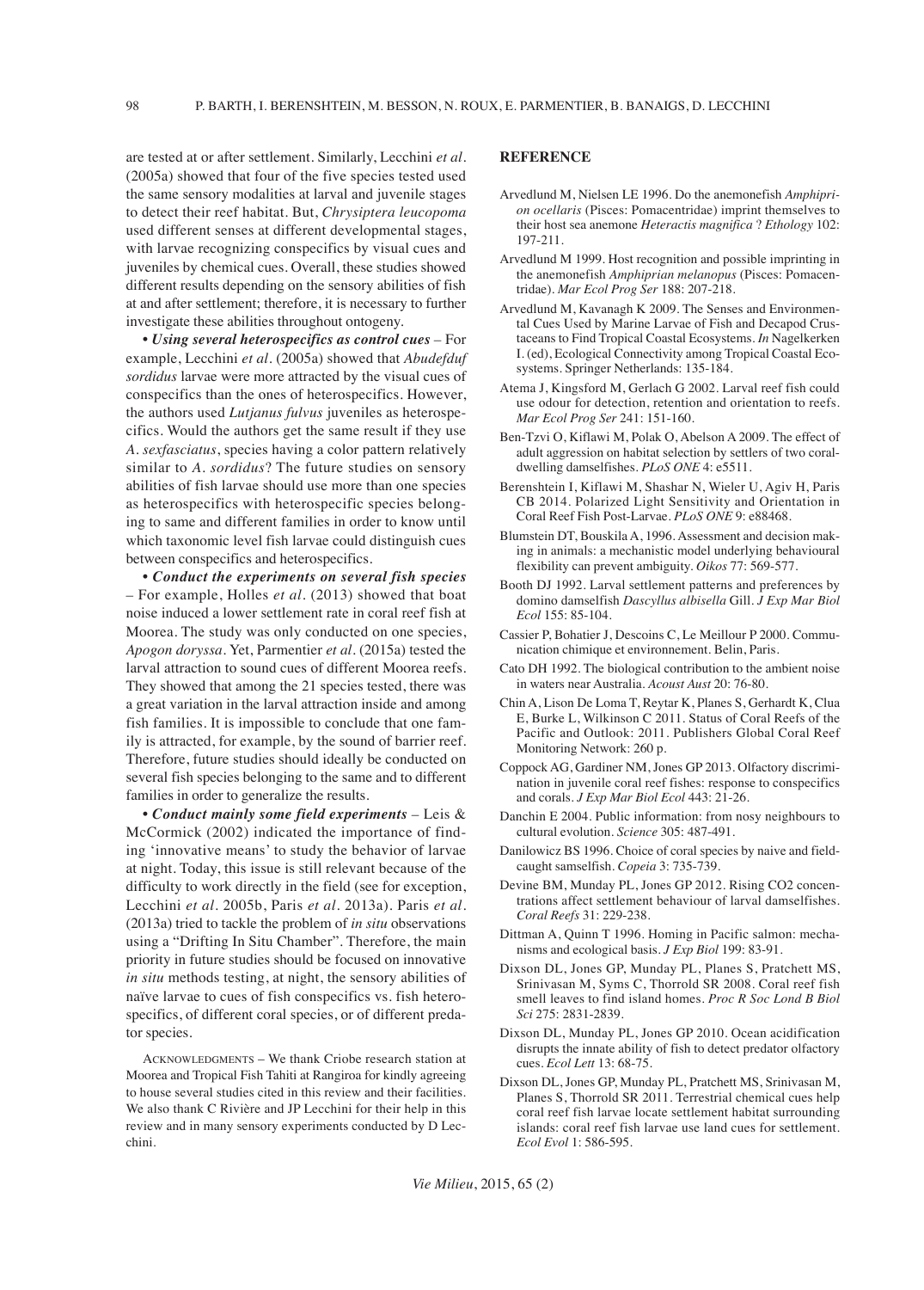- Dixson DL, Pratchett MS, Munday PL 2012. Reef fishes innately distinguish predators based on olfactory cues associated with recent prey items rather than individual species. *Anim Behav* 84: 45-51.
- Dixson DL, Jones GP, Munday PL, Planes S, Pratchett MS, Thorrold SR 2014a. Experimental evaluation of imprinting and the role innate preference plays in habitat selection in a coral reef fish. *Oecologia* 174: 99-107.
- Dixson DL, Abrego D, Hay ME 2014b. Chemically mediated behavior of recruiting corals and fishes: A tipping point that may limit reef recovery. *Science* 345: 892-897.
- Doherty PJ 2002. Variable replenishment and the dynamics of reef fish populations. *In* Sale PF (ed), Coral Reef Fishes: Dynamics and Diversity in a Complex Ecosystem. Academic Press, San Diego: 151-170.
- Elliott JK, Elliott JM, Mariscal RN 1995. Host selection, location, and association behaviors of anemone fishes in field settlement experiments. *Mar Biol* 122: 377-389.
- Fay R 2009. Soundscapes and the sense of hearing of fishes. *Integr Zool* 4: 26-32.
- Fisher R, Bellwood DR, Job SD 2000. Development of swimming abilities in reef fish larvae. *Mar Ecol Prog Ser* 202: 163-173.
- Gerlach G, Atema J, Kingsford MJ, Black KP, Miller-Sims V 2007. Smelling home can prevent dispersal of reef fish larvae. *Proc Natl Acad Sci* 104: 858-863.
- Gleason DF, Danilowicz BS, Nolan CJ 2009. Reef waters stimulate substratum exploration in planulae from brooding Caribbean corals. *Coral Reefs* 28: 549-554.
- Grigg RW, Dollar SJ 1990. Natural and anthropogenic disturbance on coral reefs. *Ecosyst World* 25: 439-452.
- Grol MGG, Nagelkerken I, Rypel AL, Layman CA 2011. Simple ecological trade-offs give rise to emergent crossecosystem distributions of a coral reef fish. *Oecologia* 165: 79-88.
- Holles S, Simpson SD, Radford AN, Berten, L, Lecchini D 2013. Boat noise disrupts orientation behaviour in a coral reef fish. *Mar Ecol Prog Ser* 485: 295-300.
- Hughes TP, Rodrigues MJ, Bellwood DR, Ceccarelli DM, Hoegh-Guldberg  $\overline{O}$  2007. Phase shifts, herbivory and the resilience of coral reefs to climate change. *Curr Biol* 17: 1-6.
- Huijbers CM, Mollee EM, Nagelkerken I 2008. Post-larval French grunts (*Haemulon flavolineatum*) distinguish between seagrass, mangrove and coral reef water: Implications for recognition of potential nursery habitats. *J Exp Mar Biol Ecol* 357: 134-139.
- Huijbers CM, Nagelkerken I, Lossbroek PAC, Schulten IE, Siegenthaler A, Holderied MW, Simpson SD 2012. A test of the senses: fish select novel habitats by responding to multiple cues. *Ecology* 93: 46-55.
- Igulu MM, Nagelkerken I, Fraaije R, van Hintum R, Ligtenberg H, Mgaya YD 2011. The potential role of visual cues for microhabitat selection during the early life phase of a coral reef fish (*Lutjanus fulviflamma*). *J Exp Mar Biol Ecol* 401: 118-125.
- Igulu MM, Nagelkerken I, Beek M, Schippers M, Eck R, Mgaya YD 2013. Orientation from open water to settlement habitats by coral reef fish: behavioral flexibility in the use of multiple reliable cues. *Mar Ecol Prog Ser* 493: 243-257.
- Job SD, Bellwood DR 2000. Light sensitivity in larval fishes: Implications for vertical zonation in the pelagic zone. *Limn Ocean* 45: 362-371.
- Jones GP, McCormick MI, Srinivasan M, Eagle JV 2004. Coral decline threatens fish biodiversity in marine reserves. *Proc Nat Acad Sci* 101: 8251-8253.
- Kennedy EV, Holderied MW, Mair JM, Guzman HM, Simpson SD 2010. Spatial patterns in reef-generated noise relate to habitats and communities: evidence from a Panamanian case study. *J Exp Mar Biol Ecol* 395: 85-92.
- Kingsford MJ, Leis JM, Shanks A, Lindeman KC, Morgan SG, Pineda J 2002. Sensory environments, larval abilities and local self-recruitment. *Bull Mar Sci* 70: 309-340.
- Kotrschal K, Adam H, Brandstatter R, Junger H, Zaunreiter M, Goldschmid A 1990. Larval size constraints determine directional ontogenetic shifts in the visual system of teleosts. *J Zoo Syst* 28: 166-182
- Lara MR 2001. Morphology of the eye and visual acuities in the settlement – intervals of some coral reef fishes (Labridae, Scaridae). *Environ Biol Fish* 62: 365-378.
- Lecchini D, Galzin R 2003. Influence of pelagic and benthic, biotic and abiotic, stochastic and deterministic processes on the dynamics of auto-recruitment of coral reef fish. *Cybium* 27: 167-184.
- Lecchini D, Dufour V, Carleton J, Strand S, Galzin R 2004. Study of the fish larval flux at Moorea Island: is the spatial scale significant? *J Fish Biol* 65: 1142-1146.
- Lecchini D, Planes S, Galzin R 2005a. Experimental assessment of sensory modalities of coral reef fish larvae in the recognition of settlement habitat. *Behav Ecol Sociobiol* 56: 18-26.
- Lecchini D, Shima JS, Banaigs B, Galzin R 2005b. Larval sensory abilities and mechanisms of habitat selection of a coral reef fish during settlement. *Oecologia* 143: 326-334.
- Lecchini D, Polti S, Nakamura Y, Mosconi P, Tsuchiya M, Remoissenet G, Planes S 2006. New perspectives to aquarium fish trade. *Fish Sci* 72: 40-47
- Lecchini D, Planes S, Galzin R 2007. The influence of habitat characteristics and conspecifics on attraction and survival of coral reef fish juveniles. *J Exp Mar Biol Ecol* 341: 85-90.
- Lecchini D, Nakamura Y 2013. Use of chemical cues by coral reef animal larvae for habitat selection. *Aqua Biol* 19: 231- 238.
- Lecchini D, Waqalevu VP, Parmentier E, Radford CA, Banaigs B 2013. Fish larvae prefer coral above algal water cues: Implications of coral reef degradation. *Mar Ecol Prog Ser* 475: 303-307.
- Lecchini D, Miura T, Lecellier G, Banaigs B, Nakamura Y 2014a. Transmission distance of chemical cues from coral habitats: Implications for marine larval settlement in context of reef degradation. *Mar Biol* 161: 1677-1686.
- Lecchini D, Peyrusse K, Lanyon RG, Lecellier G 2014b. Importance of visual cues of conspecifics and predators during the habitat selection of coral reef fish larvae. *C R Biol* 337: 345- 351.
- Lecchini D, Mills SC, Beldade R 2015. Reproduction and larval settlement. *In* Parmentier E, Frederich B (eds), Damselfishes in Coral Reefs. Academic press: in press.
- Leis JM, Carson-Ewart, BM 1999. *In situ* swimming and settlement behaviour of larvae of an Indo-Pacific coral-reef fish, the coral trout *Plectropomus leopardus* (Pisces: Serranidae). *Mar Biol* 134: 51-64.
- Leis JM, McCormick MI 2002. The biology, behavior, and ecology of the pelagic larval stage of coral reef fishes. *In* Sale PF (ed), Coral Reef Fishes: Dynamics and Diversity in a Complex Ecosystem. Academic Press, San Diego: 171-199.
- Leis JM, Carson-Ewart BM 2003. Orientation of pelagic larvae of coral-reef fishes in the ocean. *Mar Ecol Prog Ser* 252: 239-253.

*Vie Milieu*, 2015, 65 (2)